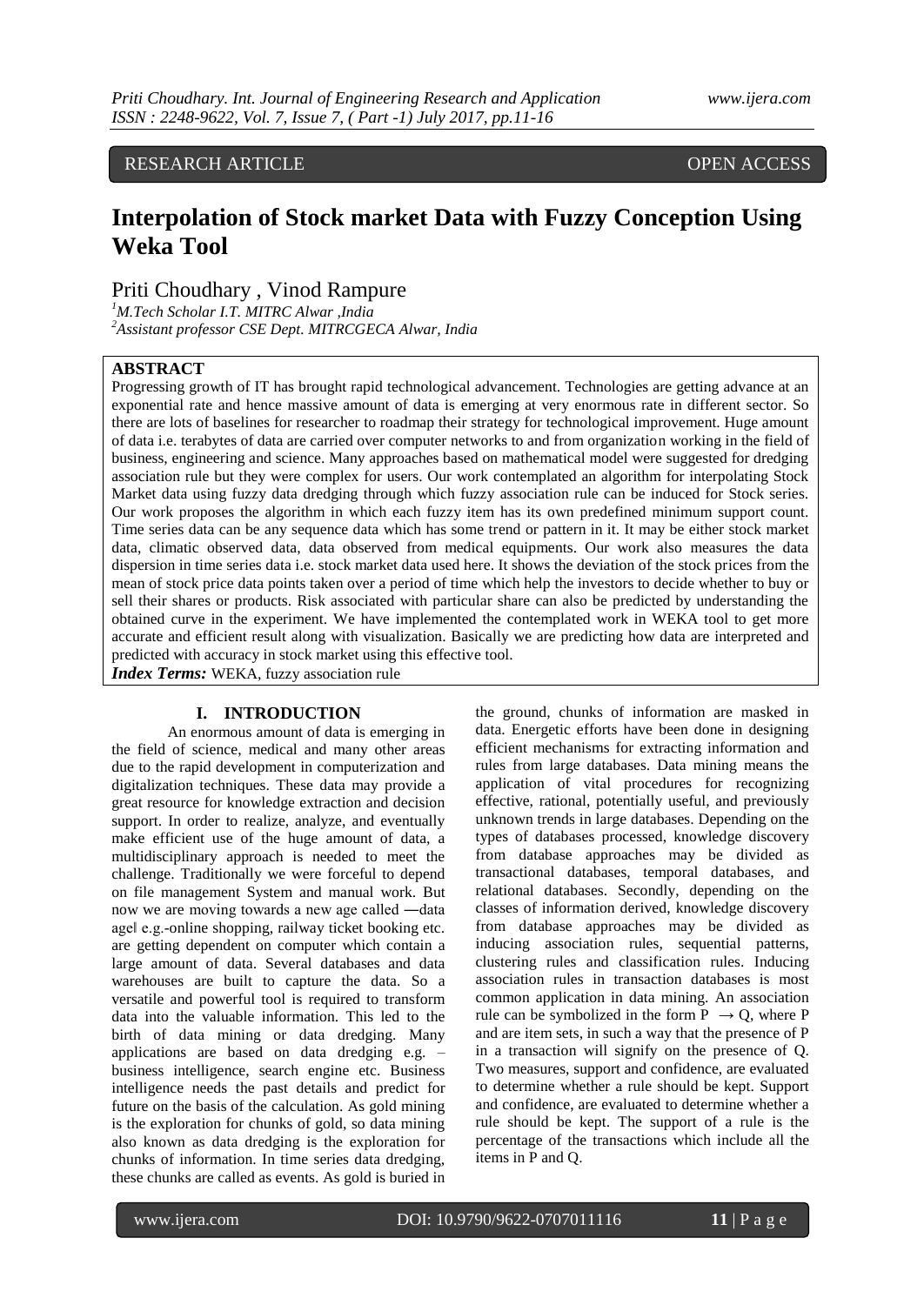### **1.1.1 Association Rule**

For a given transaction database T, an association rule is an expression of the for  $X \rightarrow Y$ , Where X and Y are subsets of A and  $X \rightarrow Y$ , holds with confidence c, if c % of transactions in T that support X also support Y, The rule  $X \rightarrow Y$  has support s, if s% of transaction in T that support  $X \cup Y$ . Support and confidence are two basic measures for association rule. Since database is large and users are concerned only about frequently appearing items hence in order to identify the set of association rule having reasonable support and confidence there are two user specified thresholds i.e. minimal support S and minimal confidence C .Thus  $X \rightarrow Y$  is an association rule with confidence c if  $c \geq C$  and support s if  $s \geq S$ . 1.2 Data Mining or Data Dredging Tasks – It is divided into four categories. They are discussed as follows:-

### **Classification**

As we know some objects share similar properties, so based on their properties, it is checked with the existing objects property. If it matches it is added into its group, otherwise neglected. This process is called classification. Data classification consists of two-steps, one is learning step and another is classification step. The first step consists of a classifier in which existing object property is stored. In next step, the algorithm scrutinizes the object with the existing object properties and classifies its category. A tuple Y is depicted by a x-dimensional attribute vector,  $Y = (y1, y2, \dots, yn)$ . As we know every tuple Y belongs to a pre-specified class. Since we are already know its class table in advance, so it is also called as supervised.

Now the computation is done for forecasting the correctness of a classifier. The test set do not depend on the training tuples, it means that they do not play any role in constructing the classifier. An instance of a classification task is classifying customers based on their monthly salary. When the customers in a bank apply for a loan they are asked several questions for example salary, duration of employment, present address. These queries answers help the loan manager to decide whether the applicant should be funded or not. This acts like a classification method. Data mining techniques which help in classifications are decision trees and nearest neighbor techniques.

### **Estimation**

A A shopkeeper keeps the record of a sell of a particular item. He feels that the particular item is sold 2 pieces per day. It means that he will keep in stock at least 60 pieces in a month. The prediction of total value for a product for a specific period of time is called estimation. Regression and neural networks

are the techniques which can be applied for estimation in data mining.

## **Association Extraction and Frequent pattern**

 Association extraction is a task which generates the items which occur together depending upon the occurrence of an item. The market basket analysis is one of the best instances of association extraction between the item set. For instance, suppose a customer wants to a bucket at the general store, there could be possibility to purchase a mug with it? If the shopkeeper knows what items a customer wants to purchase together can help general stores with attractive advertising, storage in the shop, pricing, promotions and inventory management. Frequent pattern is a method which is related to association extraction between the items but the objective is to identify the most frequent items together over a list of transaction. An antecedent is an event which occurs always before the consequent .The pattern can be symbolized as:

 $Consequent \Leftarrow Antecedent$ 

is up to the analyzer that how many antecedent they want to use in a sequence. The most popular and demanding data mining technique for extraction between items and frequent pattern is the CARMA algorithm.

### **Clustering**

Clustering is a method of splitting a group of data objects into subsets. Every subset builds a cluster, in such an order that cluster objects are similar to one another. As clustering breaks large item set into smaller groups, it is also called as data segmentation. It can also be applied for outlier detection in handwritten character recognition systems for image recognition. For example the two scientists evaluated the star's temperature and its brightness. They found the three different groups of stars. Each group has totally different feature from the others. These helped them to cluster the stars having similar attributes.

- 1. Problem statement: "Interpolation of Stock Market Data with Fuzzy Conception Using Weka Tool" 2.3.2 Objectives:
- **1.** The proposed algorithm calculates variance and standard deviation which enables us to decide that by how much the stock prices units would fluctuate about the mean stock price over a period of time
- **2.** It allows the investors to decide the selling and buying of products by watching the fluctuation of stock prices over a period of time
- **3.** Prediction of risk associated with products.

*A.* 4.2 Problem Formulation and Proposed Solution **Input:** A time series TS with n data points, a list of m membership functions for data points, a predefined minimum support threshold  $\alpha$ , a predefined minimum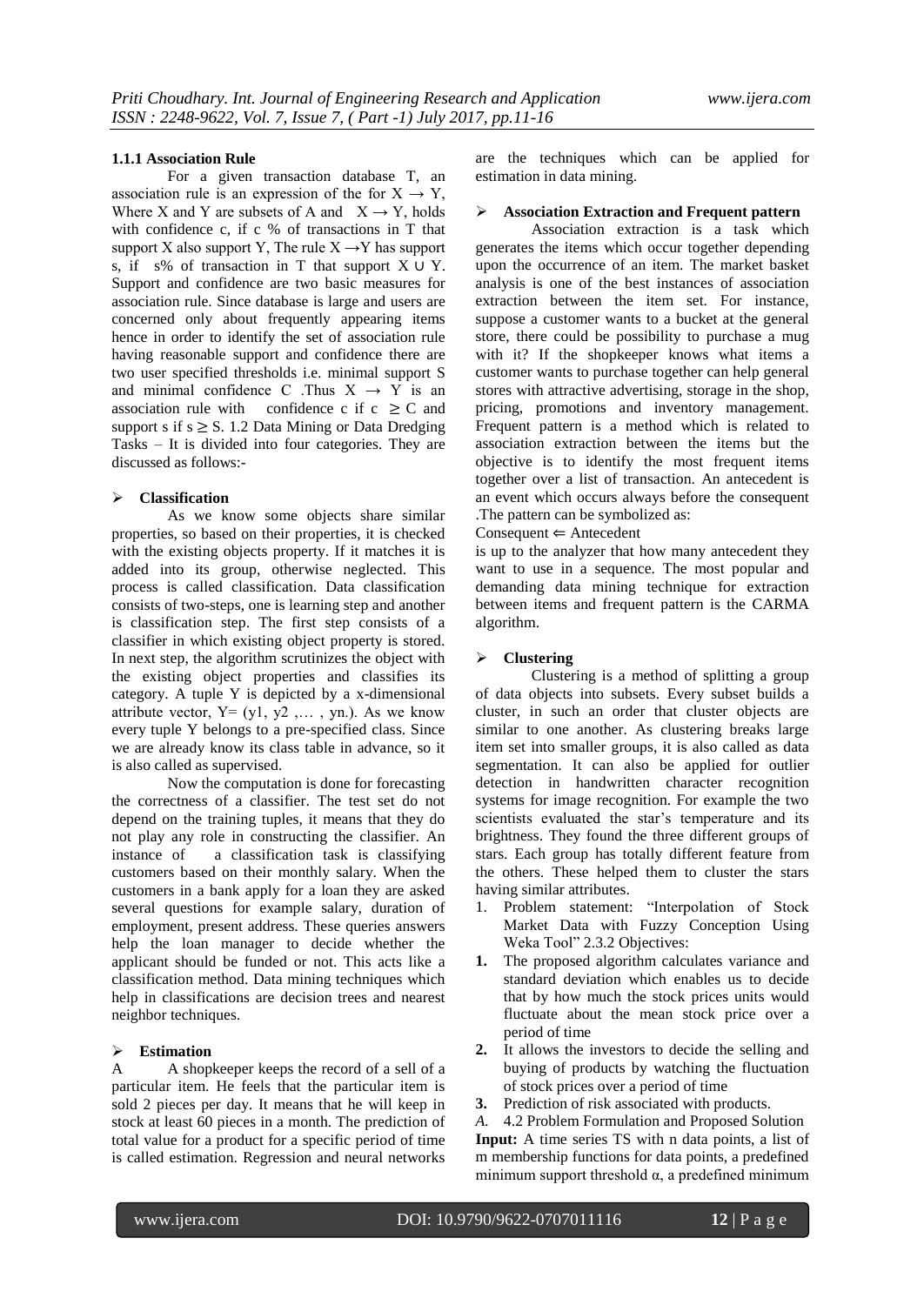confidence threshold  $\lambda$ , and a sliding window size ws

.

**STEP 1:** Calculate the mean of given time series TS with n data points.

Mean 
$$
(\bar{x}) = 1/n \sum_{i=1}^{n} x_i
$$

**STEP 2:** Determine the variance of n data points of time series TS

Variance  $(\sigma^2) = \sqrt{\sum_{i=1}^n \sigma_i^2}$ **STEP 3:** Calculate the standard deviation of K data points

### Standard deviation

$$
(\sigma) = 1/n \sum_{i=1}^{n} (x_i - \bar{x})^2
$$

**STEP 4:** Convert the time series TS into a list of subsequences W (TS) according to the slidingwindow size ws. That is, W (TS) = {sb | sb = (db, db+1,……, db+ws-1), b = 1 to (n–ws+1),where db is the value of the b-th data point in TS.

**STEP 5:** Transform the k-th  $(k = 1$  to ws) quantitative value vbk in each subsequence sb  $(b = 1)$ to n−ws + 1) into a fuzzy set fbk represented as  $(fbk1/Rk1 + fbk2/Rk2 + ... + fbkn/Rkn)$  using the given membership functions, where Rkl is the l-th fuzzy region of the k-th data point in each subsequence, m is the number of fuzzy memberships, and fbkl is *v*bk's fuzzy membership value in region Rkl. Each Rkl is called a fuzzy item.

**STEP 6:** Compute the scalar cardinality of each fuzzy item Rkl as

Count<sub>kl</sub>=
$$
\sum_{b=1}^{n
$$
 -ws+1  $f_{bk1}$ 

**STEP 7:** Group the above obtained fuzzy items to form the candidate 1-itemsets C1.

**STEP 8:** Check whether the support value  $($ =count<sub>k1</sub>/n–ws + 1) of each Rkl in C1 is greater than or equal to the predefined minimum support threshold α. If Rkl fulfil the above condition, collect it in the set of large 1-itemsets (L1). That is:

L1 = {Rkl  $|count_{k1} \ge \alpha, 1 \le k \le b+ws-1$  and  $1 \le l \le m$ }.

**STEP 9:** IF L1 is not null, then perform the next step; otherwise, terminate the algorithm.

**STEP 10:** Set  $t = 1$ , where t is used to represent the number of fuzzy items in the current item sets to be processed.

**STEP 11:** Join the large t-itemsets Lt to obtain the candidate  $(t+ 1)$ -itemsets  $Ct+1$  in the same way as in the Apriori algorithm provided that two items obtained from the same order of data points in subsequences cannot exist in an itemset in Ct+1 at the same instant.

**STEP 12:** Proceed the following substeps for each newly formed  $(t + 1)$  - itemset I with fuzzy items (I1,  $I2, \ldots, It+1)$  in Ct+1:

(a) Compute the fuzzy value of I in each subsequence sb as  ${}^{sb} = f_{I1}^{sb} \wedge f_{I2}^{sb} \wedge f_{I3}^{sb} \wedge \dots \wedge f_{It}^{sb}$ 

is the membership value of fuzzy item Ik in Sb . If the minimum operator is used for the intersection, then:

$$
f_I^{sb} = \text{Min}_{k=1}^{t+1} f_I^{sb}
$$

If the support  $(=count_1/n$ —ws + 1) of I is greater than or equal to the predefined minimum support threshold  $\alpha$ , put it in Lt+1.

**STEP 13:** If Lt+1 are null, then do the next step; otherwise, set  $t = t + 1$  and repeat STEPs 11–

**STEP 14:** Generate the association rules for each large h-itemset I with items (I1, I2, . . .,Ih), h≥2, using the following sub steps:

a) Form each possible association rule as follows:

$$
I_1 \wedge \ldots \wedge I_{n-1} \wedge I_{n+1} \wedge \ldots \wedge I_h \to I_n,
$$

(b) Calculate the confidence values of all association rules by the following formula:

 $\sum_{b=1}^{n-ws+1} f_l^{sb} / \sum_{b}^{n-ws+1} (f_l^{sb} \wedge ... \wedge f_l^{s})$ 

**STEP 15:** (a) Output the fuzzy association rules with confidence values greater than or equal to the predefined confidence threshold λ. from time series data points TS.

(b) Measurement of distribution of data points along their mean provided the mean is chosen as the center point.

### *B.* **Comparison Results**

 $n = 1$  to h.

The proposed work has shown comparison with the base reference work [1].

CASEI- We have plotted data pixel according to the dataset of stock market .A bigger dataset has been chosen to increase the efficiency of the proposed algorithm. The fig below shown the graph of scattered data points for minimum confidence vs. membership function, unlike the previous work the classification is done more accurately and dynamically comparatively.

 CASE II- The next graph has shown different content thoroughly in which there is less ambiguity than the previous work as the Graph has shown three different class showing with different colour clearly. So this dynamically allotted class is more pertinently working with clear visualization.

CASE III-This case focuses on randomly allocated stock market data set which are inconsistent in nature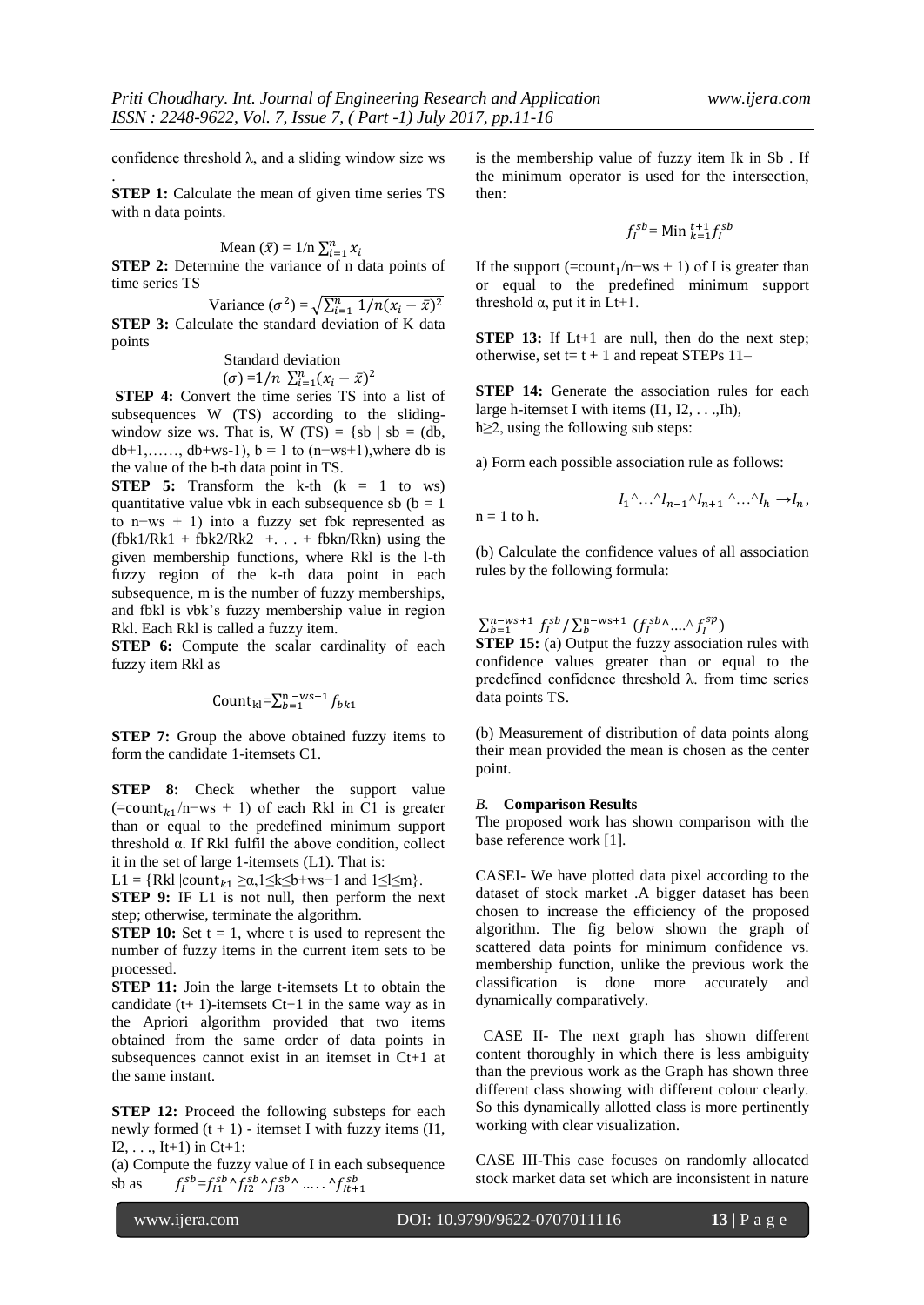and one can't easily perform classification and predication. In the previous work the dataset was too small to explore the dynamic dimension of any operation of Algorithm.

CASE IV –The resultant of comparison should be efficient enough to stand by some specific result .On a dynamic dataset of stock market with variable sliding window, our proposed work has applied efficiently and finally shown in the figure. The plot has shown exactly n region with cluster result on a dynamic set unlike the ambiguous result of previous algorithm. The strength of this proposed technique is less ambiguity and more accuracy.



Fig: Scattered Data Points for Minimum Confidence vs. Membership Function



Fig: Graph has shown three different classes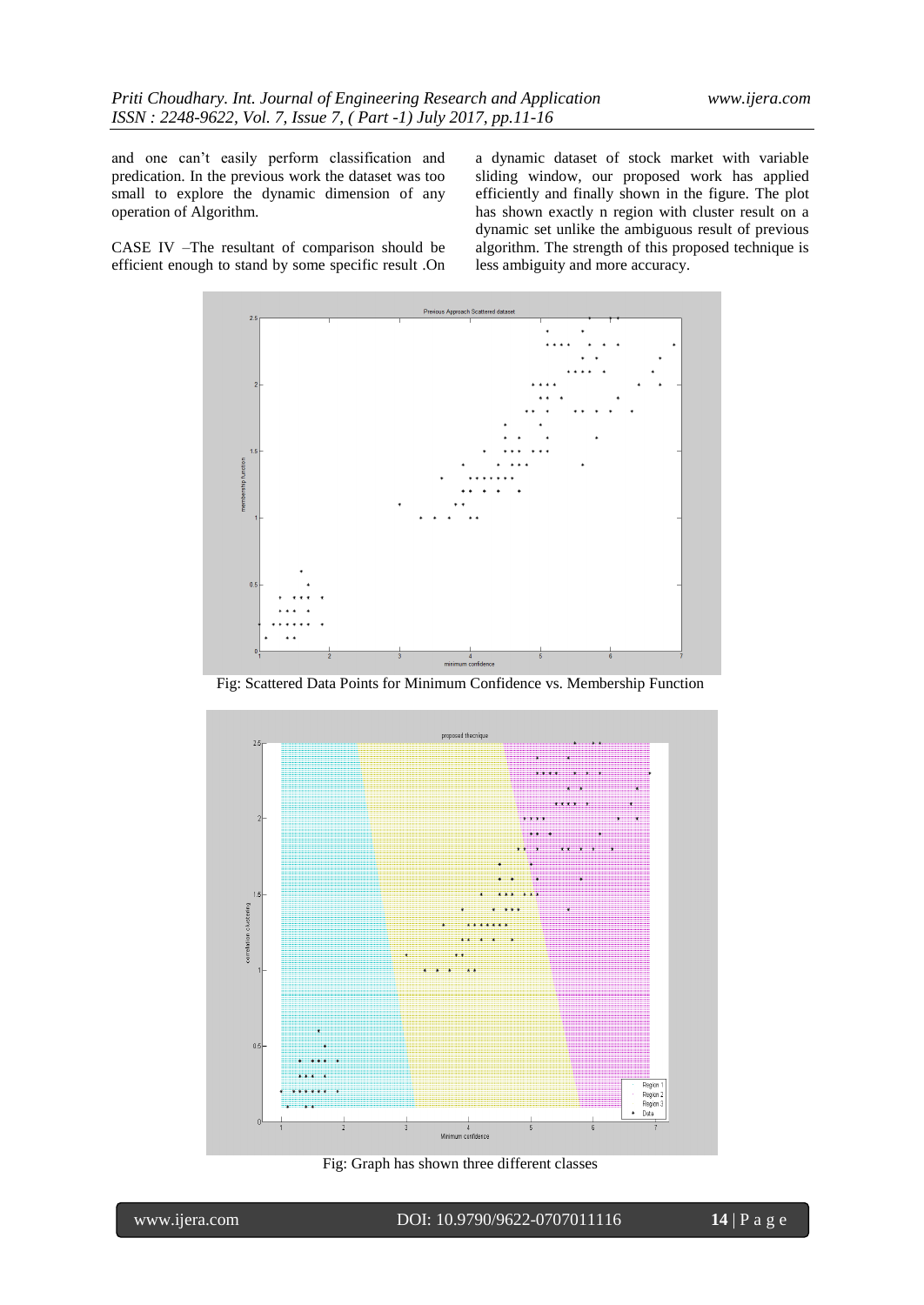



Fig: Dynamic Dataset of Stock Market with Variable Sliding Window